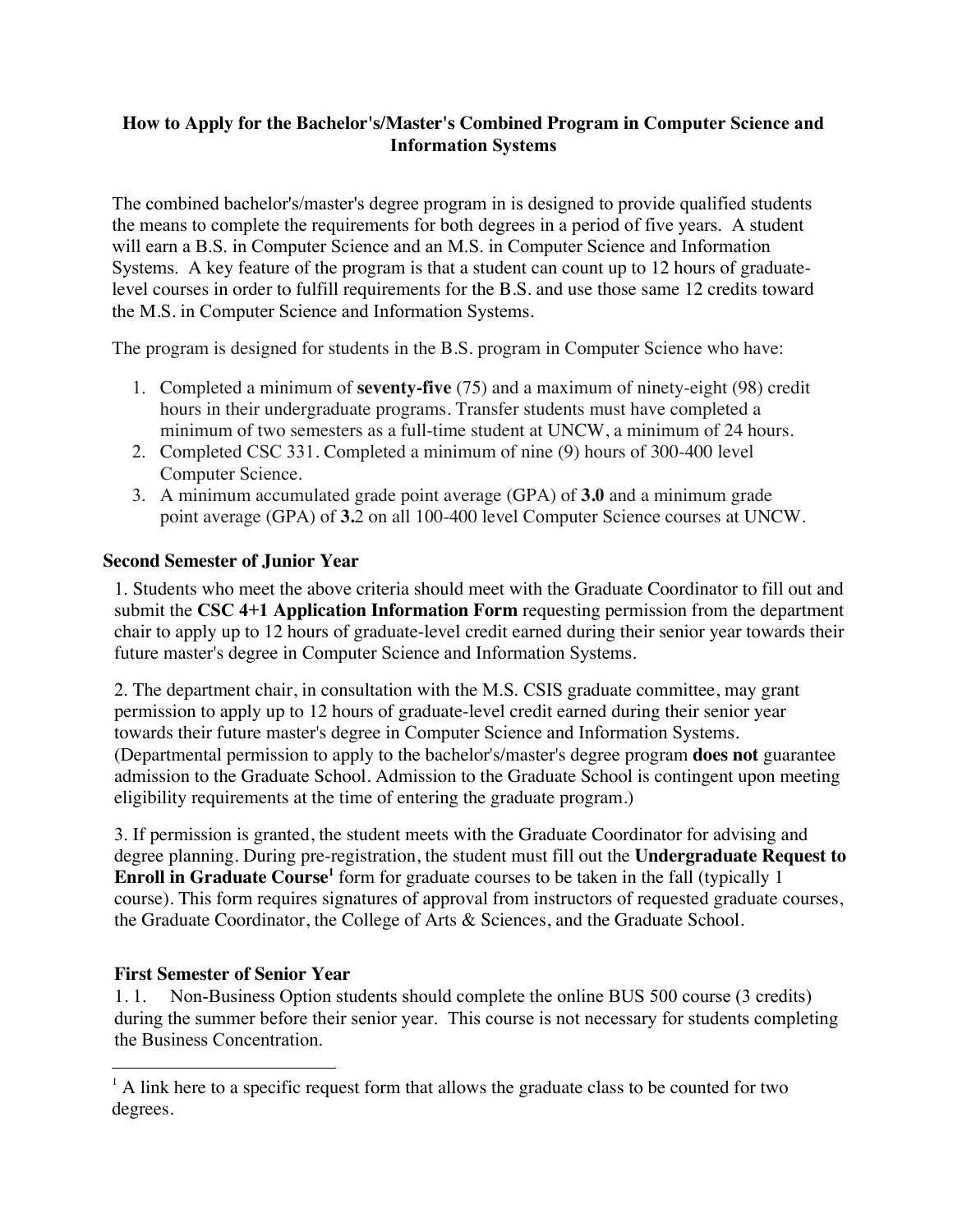2. The student typically will be enrolled in 2 graduate classes and 2-3 undergraduate classes. He or she must submit the standard application for admission to the Graduate School during the first semester of the senior year.

3. During pre-registration for the following spring, the student must fill out the **Undergraduate Request to Enroll in Graduate Course<sup>2</sup>** for the graduate courses to be taken in the spring (typically 3 courses). This form requires signatures of approval from instructors of requested graduate courses, the Graduate Coordinator, the College of Arts & Sciences, and the Graduate School.

4. Student must submit a **Graduate Degree Plan** during the first semester of their senior year, signed by the prospective student, the department chair, and the graduate coordinator.

The Graduate Degree Plan for the master's degree must clearly indicate:

The specific 500-level CSC courses (maximum of 12 graduate credit hours) that will be double-counted for both bachelor's and master's degrees.

The student's plan must show that the student has the potential to fulfill course requirements for the master's degree no later than a year after receiving the bachelor's degree.

The intended graduation date for the master's degree (typically one year after the B.S., in the spring)

## **Second Semester of Senior Year**

1. Student will typically be enrolled in 2-3 graduate courses and 1-2 undergraduate courses.

Upon the graduate committee's review of the submitted materials, a letter of acceptance (or denial) to the master's program will be sent to the student. Acceptance will be provisional and contingent on meeting specified degree requirements, including completion of the bachelor's degree and maintaining a 3.0 or better on all 500-level courses. A student who is ineligible to participate or continue in, or withdraws from, the bachelor's/master's program cannot double count any courses for both bachelor's and master's degrees. For more details, see the graduate coordinator.

## **Summer after B.A. Graduation**

Because this is an accelerated program, students will need to complete **3 hours** during the summer. They may choose from among internships, DIS, or a single course outside of the department for the other (3-6) hours.

# **Final Year in Program**

Students will need to be registered full-time (9 hours) each semester. Students with TA or GA positions need to be aware of other obligations.

**The program is 36 hours total** (12 of which are counted for both BA and MA).

<sup>2</sup> Link here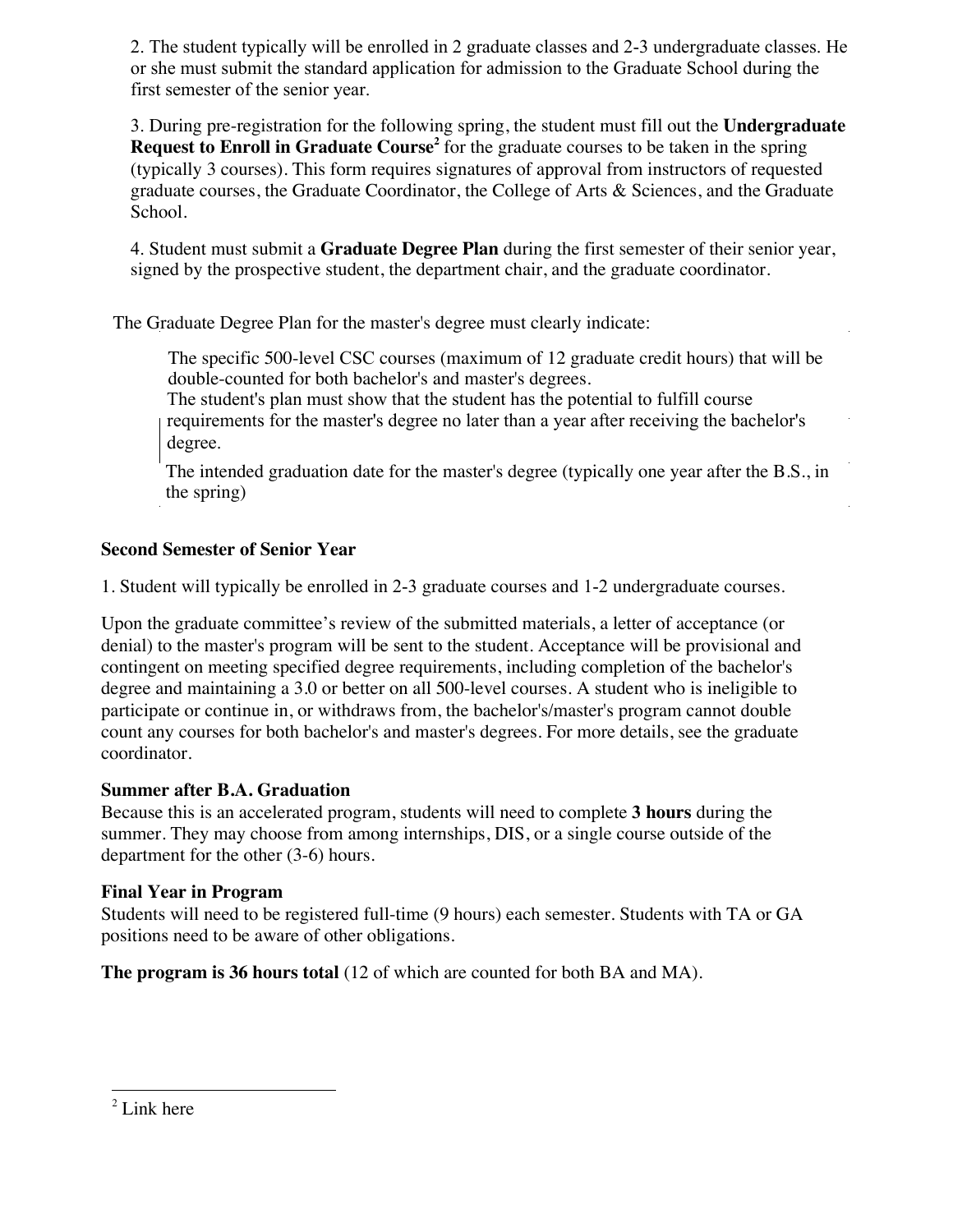### **CSC 4+1 Application Information Form (to be filled out second semester junior year)**

Student Name: \_\_\_\_\_\_\_\_\_\_\_\_\_\_\_\_\_\_\_\_\_\_\_\_\_\_\_\_ Student ID: \_\_\_\_\_\_\_\_\_\_\_\_\_\_\_\_\_\_\_\_\_\_\_\_\_\_\_\_

| Current Overall GPA               |  |
|-----------------------------------|--|
| Current Major GPA                 |  |
| <b>Planned BS Graduation Date</b> |  |

### **A. Basic Requirements**

I certify that I have

- 1. Completed a minimum of **seventy-five** (75) and a maximum of ninety-eight (98) credit hours in my undergraduate programs<sup>3</sup>. Transfer students must have completed a minimum of two semesters as a full-time student at UNCW, a minimum of 24 hours.
- 2. Completed CSC 331. Completed a minimum of nine (9) hours of 300-400 level Computer Science.
- 3. A minimum accumulated grade point average (GPA) of **3.0** and a minimum grade point average (GPA) of **3.2** on all 100-400 level Computer Science courses at UNCW.

X\_\_\_\_\_\_\_\_\_\_\_\_\_\_\_\_\_\_\_\_\_\_\_\_\_\_\_\_\_\_\_\_\_\_\_\_\_\_\_\_\_\_\_\_\_\_\_\_\_\_\_\_\_\_\_\_\_\_\_\_\_\_\_\_\_\_\_\_\_\_\_\_\_\_\_\_\_\_\_\_\_\_

Student name (please print) Student Signature

#### **B. References**

Please provide the names of two full-time Computer Science professors who are familiar with your performance in 300-/400-level classes.

 $1)$ 

Name of professor Course(s) taken with professor

 $2)$   $\overline{\phantom{a}}$  Name of professor

 $Course(s)$  taken with professor

#### **C. Transcript**

Please attach a current transcript (may be unofficial) to this form.

| Department Chair            | Date |  |
|-----------------------------|------|--|
|                             |      |  |
|                             |      |  |
| <b>Graduate Coordinator</b> | Date |  |
|                             |      |  |

<sup>&</sup>lt;sup>3</sup> Typically, 6 semesters as a full-time student, including the current semester. Some exceptions may be made when AP credit pushes the student over the 98 hrs. limit.